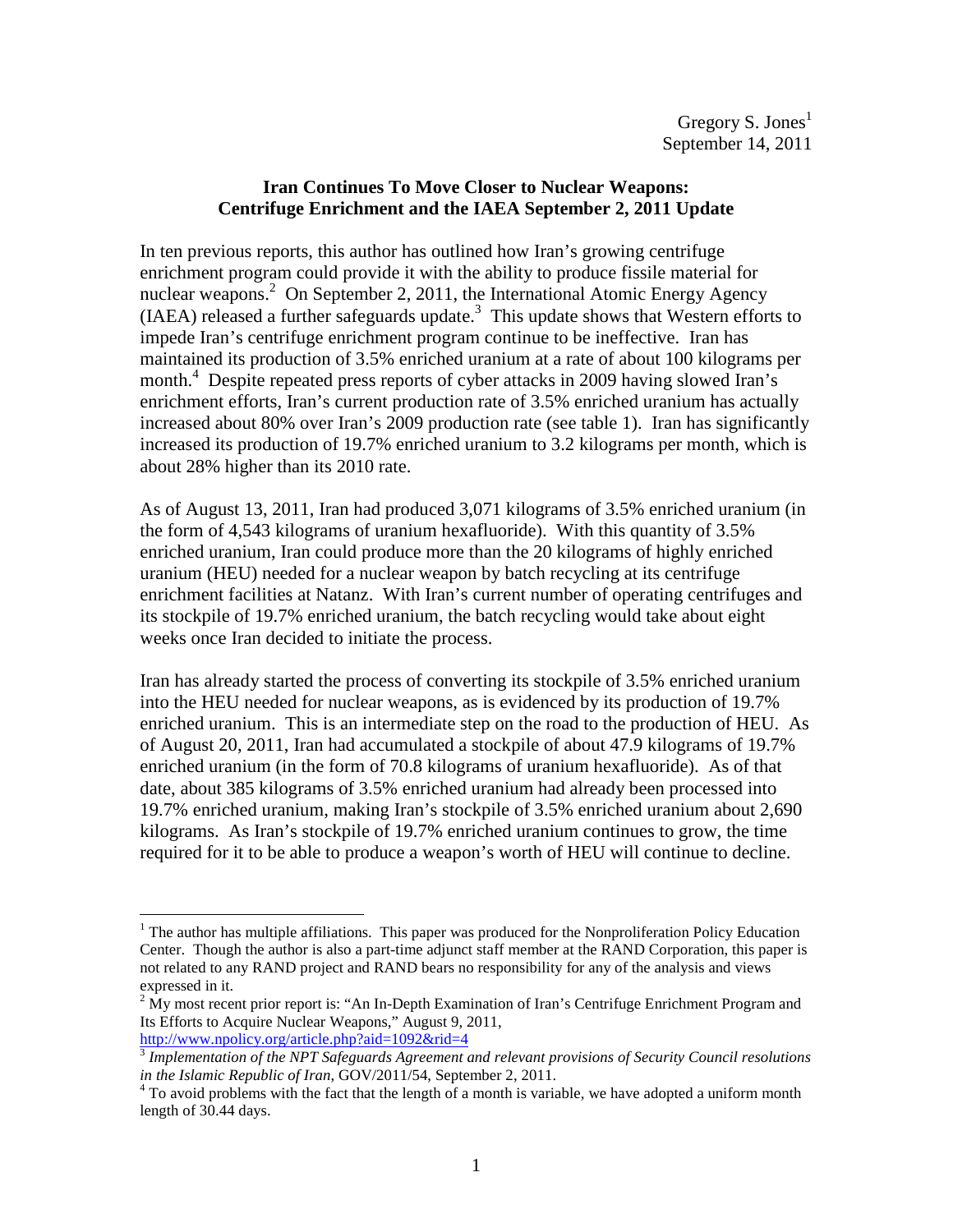## **Table 1 Average Iranian Production Rate of 3.5% Enriched Uranium Late 2008 to Mid-2010**

| <b>IAEA</b> Reporting Interval | Average 3.5% Enriched Uranium Production Rate |  |  |
|--------------------------------|-----------------------------------------------|--|--|
|                                | (Kilograms Uranium per Month)                 |  |  |
| 11/17/08-1/31/09               | 52                                            |  |  |
| $2/1/09 - 5/31/09$             | 53                                            |  |  |
| $6/1/09 - 7/31/09$             | 57                                            |  |  |
| 8/1/09-10/31/09                | 57                                            |  |  |
| 11/22/09-1/29/10               | 78                                            |  |  |
| $1/30/10 - 5/1/10$             | 81                                            |  |  |
| $5/2/10 - 8/6/10$              | 80                                            |  |  |
| 8/7/10-10/17/10                | 95                                            |  |  |
| 10/18/10-2/5/11                | 88                                            |  |  |
| $2/6/11 - 5/14/11$             | 105                                           |  |  |
| $5/15/11 - 8/13/11$            | 99                                            |  |  |

Iran has three known centrifuge enrichment facilities. Iran's main facility is the Fuel Enrichment Plant (FEP) at Natanz. The basic unit of Iran's centrifuge enrichment effort is a cascade which consists of 164 centrifuges, though Iran has begun to modify some cascades by increasing the number of centrifuges to 174. (All centrifuges installed up to now have been of the IR-1 type.) Each cascade is designed to enrich natural uranium to 3.5% enriched uranium. As of August 28, 2011, Iran had installed 53 cascades containing approximately 8,000 centrifuges at the FEP. Of these 53 cascades, only 35 (containing 5,860 centrifuges) were being fed with uranium hexafluoride and therefore producing 3.5% enriched uranium though the IAEA has indicated that not all of these 5,860 centrifuges may be operational.<sup>5</sup>

Also at Natanz, Iran has the Pilot Fuel Enrichment Plant (PFEP) which is used to test a number of more advanced centrifuge designs. These are usually configured as single centrifuges or small ten or twenty centrifuge test cascades. However, Iran has installed a cascade of 136 IR-2m centrifuges and has begun feeding this cascade with uranium hexafluoride. Iran has also installed 27 IR-4 centrifuges in a separate cascade but has not yet begun feeding them with uranium hexafluoride. In addition, there are two full cascades each with 164 IR-1 type centrifuges at the PFEP. These two cascades are interconnected and are being used to process 3.5% enriched uranium into 19.7% enriched uranium. In February 2010, Iran began producing 19.7% enriched uranium at the PFEP using one cascade. It added the second cascade in July 2010.

 $\frac{5}{100}$  "Not all of the centrifuges in the cascades that were being fed with UF<sub>6</sub> may have been working." *Implementation of the NPT Safeguards Agreement and relevant provisions of Security Council resolutions in the Islamic Republic of Iran*, GOV/2011/54, September 2, 2011, p.3.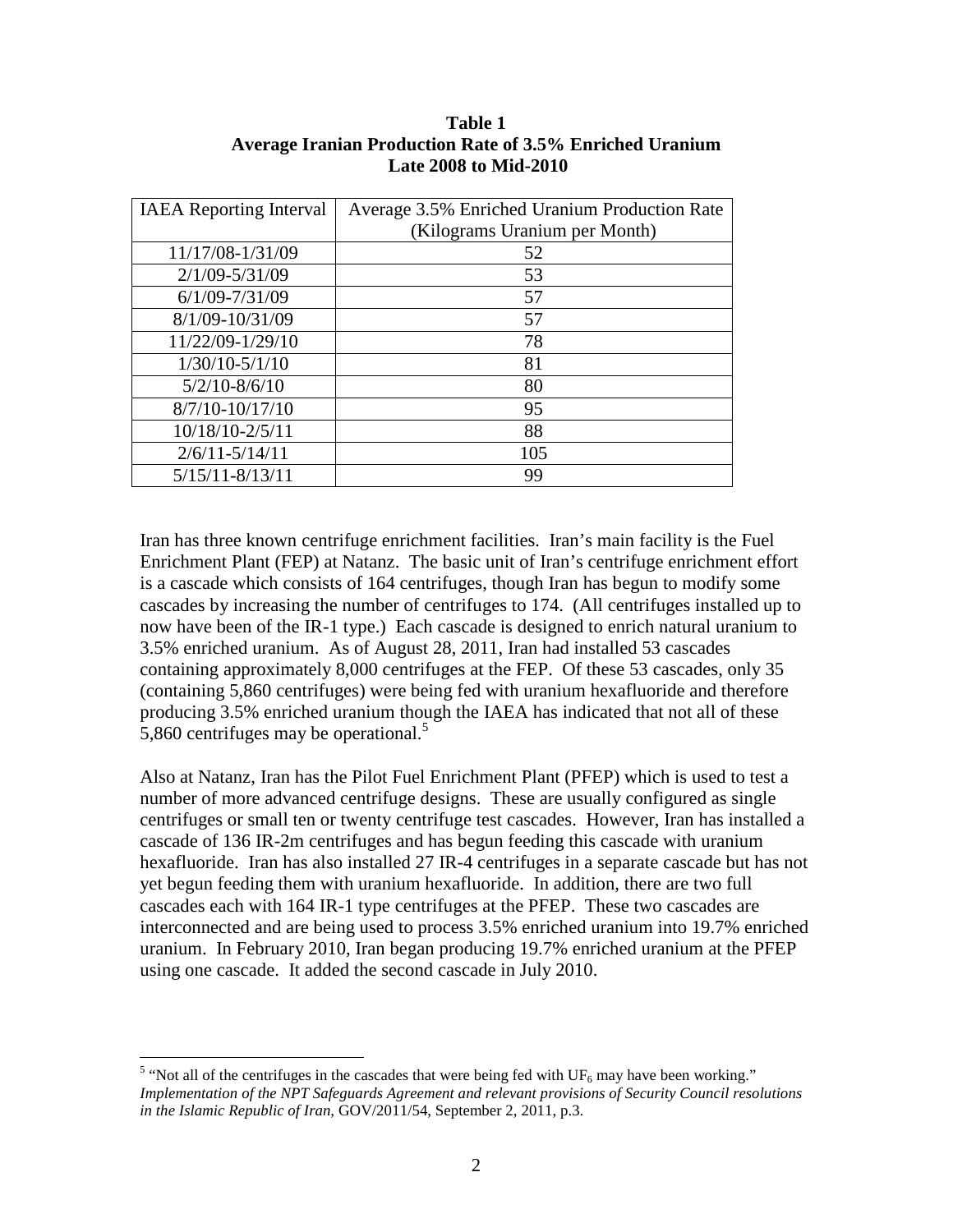Finally, Iran is constructing an enrichment facility near Qom. Known as the Fordow Fuel Enrichment Plant (FFEP), Iran clandestinely started to construct this plant in violation of its IAEA safeguards. Iran only revealed the existence of this plant in September 2009, after Iran believed that the plant had been discovered by the West. According to the IAEA, Iran has installed two interconnected cascades at the FFEP (each containing 174 centrifuges, IR-1 type) in order to produce 19.7% enriched uranium from 3.5% enriched uranium as is currently being done at the PFEP. These two interconnected cascades have yet to begin operation. In addition, Iran has informed the IAEA that it plans to install two more interconnected cascades at the FFEP to produce 19.7% enriched uranium. When these two sets of interconnected cascades begin operation, Iran will triple its production rate of 19.7% enriched uranium. Since it is currently producing 3.2 kilograms of 19.7% enriched uranium per month, this will be a production rate of 9.6 kilograms per month.

From Iran's current monthly production rate of 99 kilograms of 3.5% enriched uranium, one can calculate that the centrifuges at the FEP produce about 4,300 SWU per year.<sup>6</sup> From the production rate of 3.2 kilograms of 19.7% uranium per month at the PFEP, one can calculate that the PFEP is producing about 300 SWU per year.<sup>7</sup> Together this means that Iran's current enrichment capacity is about 4,600 SWU per year.

Given that Iran has an enrichment capacity of 4,600 SWU per year and stockpiles of about 2,690 kilograms of 3.5% enriched uranium and 47.9 kilograms of 19.7% enriched uranium, it can use batch recycling at the FEP and PFEP to produce the HEU needed for a nuclear weapon. This process is illustrated by my calculations shown in Table 2. Two steps are required. In the first step, 3.5% enriched uranium is enriched to 19.7% enriched uranium. Iran needs to produce 158.2 kilograms of 19.7% enriched uranium (including 5 kilograms for the plant inventory in the second step). However, since it has already produced 47.9 kilograms of 19.7% enriched uranium, Iran needs only to produce an additional 110.3 kilograms. This step requires 1,302 kilograms of 3.5% enriched uranium as feed but Iran's current stockpile well exceeds this figure. In the second step, the 19.7% enriched uranium is further enriched to the 90% level suitable for a nuclear weapon. Using Iran's currently operating centrifuges at the FEP and PFEP, the batch recycling would take about eight weeks.

Note that there is nothing illegitimate about the first step of this process since Iran's current production of 19.7% enriched uranium at the PFEP has established the principle that Iran is permitted to produce and possess such material. Only at the second step might Iran have to violate IAEA safeguards, but as the second step takes only about two weeks, there would be very little time for Western counteraction before the process was completed. Indeed, since the FEP and PFEP are not continuously monitored by the IAEA, the process could be well along or even completed before it was discovered. And as I have discussed elsewhere, it is not clear that even the production of HEU would be

<u>.</u>

<sup>&</sup>lt;sup>6</sup> Assuming 0.4% tails. A SWU is a Separative Work Unit, which is a measure of the amount of enrichment a facility can perform. The SWU needed to produce a given amount of enriched uranium product can be calculated if the U-235 concentration in the product, feed and tails are known.<br><sup>7</sup> With a feed of 3.5% enriched uranium and a tails of 0.711% uranium.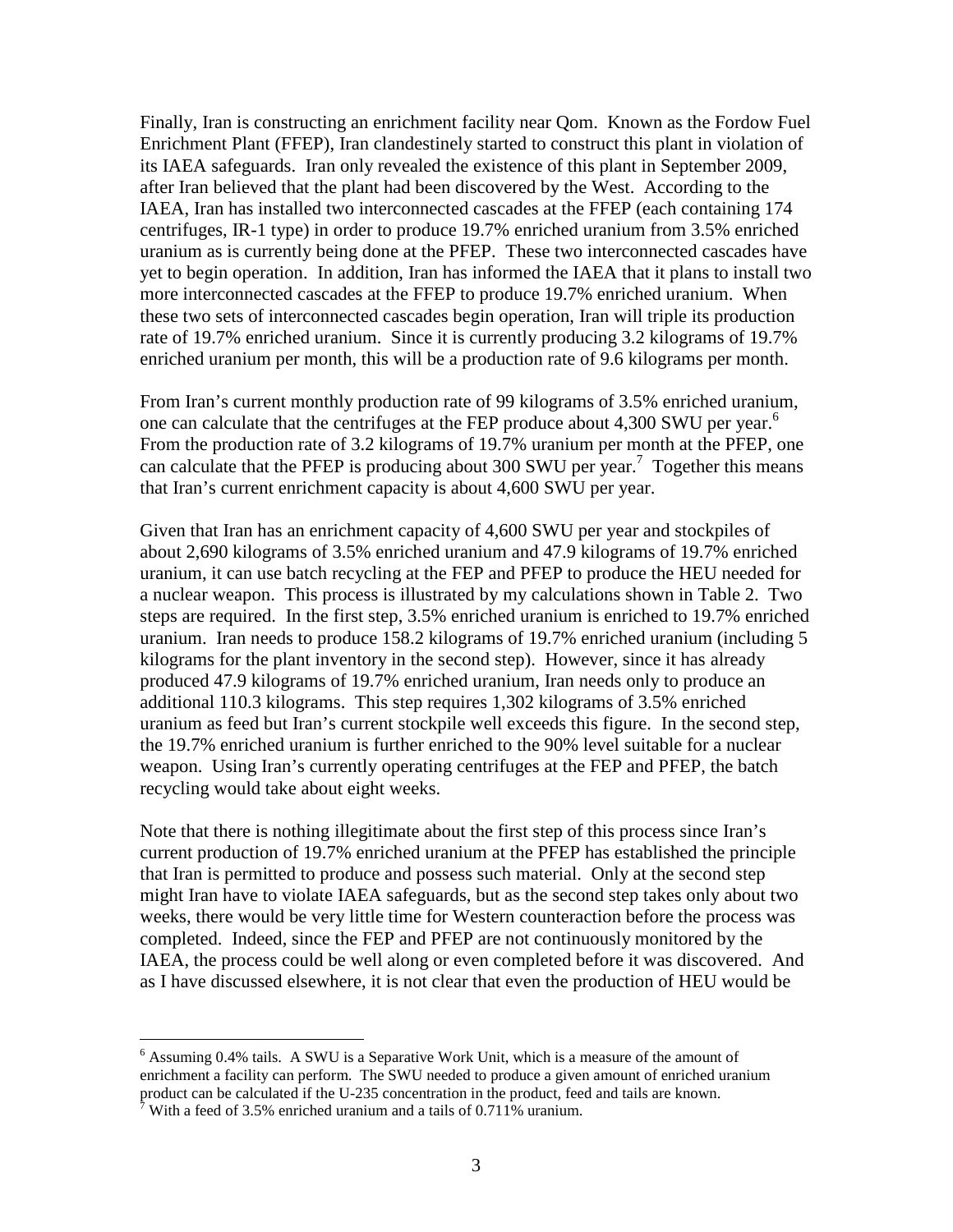considered a violation of IAEA safeguards as long as the material was kept under safeguards.<sup>8</sup>

# **Table 2**

## **Time, Product and Feed Requirements for the Production of 20 kg of HEU by Batch Recycling at the FEP and PFEP (4,600 SWU per year total)**

| Cycle  | <b>Product Enrichment</b> | <b>Feed Enrichment</b> | Time for Cycle |
|--------|---------------------------|------------------------|----------------|
|        | and Quantity              | and Quantity           | (Days)         |
| First  | 19.7%                     | 3.5%                   |                |
|        | $110.3$ kg                | $1,302$ kg             |                |
| Second | 90.0%                     | 19.7%                  |                |
|        | $20 \text{ kg}$           | 153.2 kg*              |                |
| Total  |                           |                        | $58**$         |

\* Includes 47.9 kilograms of 19.7% enriched uranium that Iran has already stockpiled. \*\*Includes four days to account for equilibrium and cascade fill time.

Further, as Iran's stockpile of 19.7% enriched uranium continues to grow, the time required for Iran to produce HEU will continue to decline. When Iran has a stockpile of about 160 kilograms of 19.7% enriched uranium, it will be possible to skip the first step entirely and Iran will be able to produce 20 kilograms of HEU in only about 2 weeks. At Iran's current rate of production of 19.7% enriched uranium, the time when Iran will have a stockpile of 160 kilograms of 19.7% enriched uranium is still about three years away. However, Iran appears to be carrying through on it plans to triple its rate of production of 19.7% enriched uranium by installing four cascades (two sets of two interconnected cascades) at the FFEP. If these four cascades at the FFEP start operation reasonably soon, then Iran might have the required 160 kilograms of 19.7% enriched uranium by the latter part of 2012.

If Iran wanted to produce a second 20 kilogram batch of 90% enriched uranium (so that it would have a total of 40 kilograms, enough for two nuclear weapons), then it could repeat the batch recycle process. Since Iran would have already consumed its stockpile of 19.7% enriched uranium producing the first batch of 20 kilograms of HEU, producing the second batch of 20 kilograms of HEU would require using 3.5% enriched uranium as the starting material. My calculations in Table 3 show how this process would be carried out.

As can be seen from Table 3, a total of about 1,900 kilograms of 3.5% enriched uranium is needed to produce the second batch of 20 kilograms of HEU. As was stated above, Iran's current stockpile of 3.5% enriched uranium is 2,690 kilograms. Table 2 shows that producing the first batch of 20 kilograms of HEU would require about 1,300 kilograms of

<sup>&</sup>lt;sup>8</sup> "An In-Depth Examination of Iran's Centrifuge Enrichment Program and Its Efforts to Acquire Nuclear Weapons," August 9, 2011, p.20 http://www.npolicy.org/article.php?aid=1092&rid=4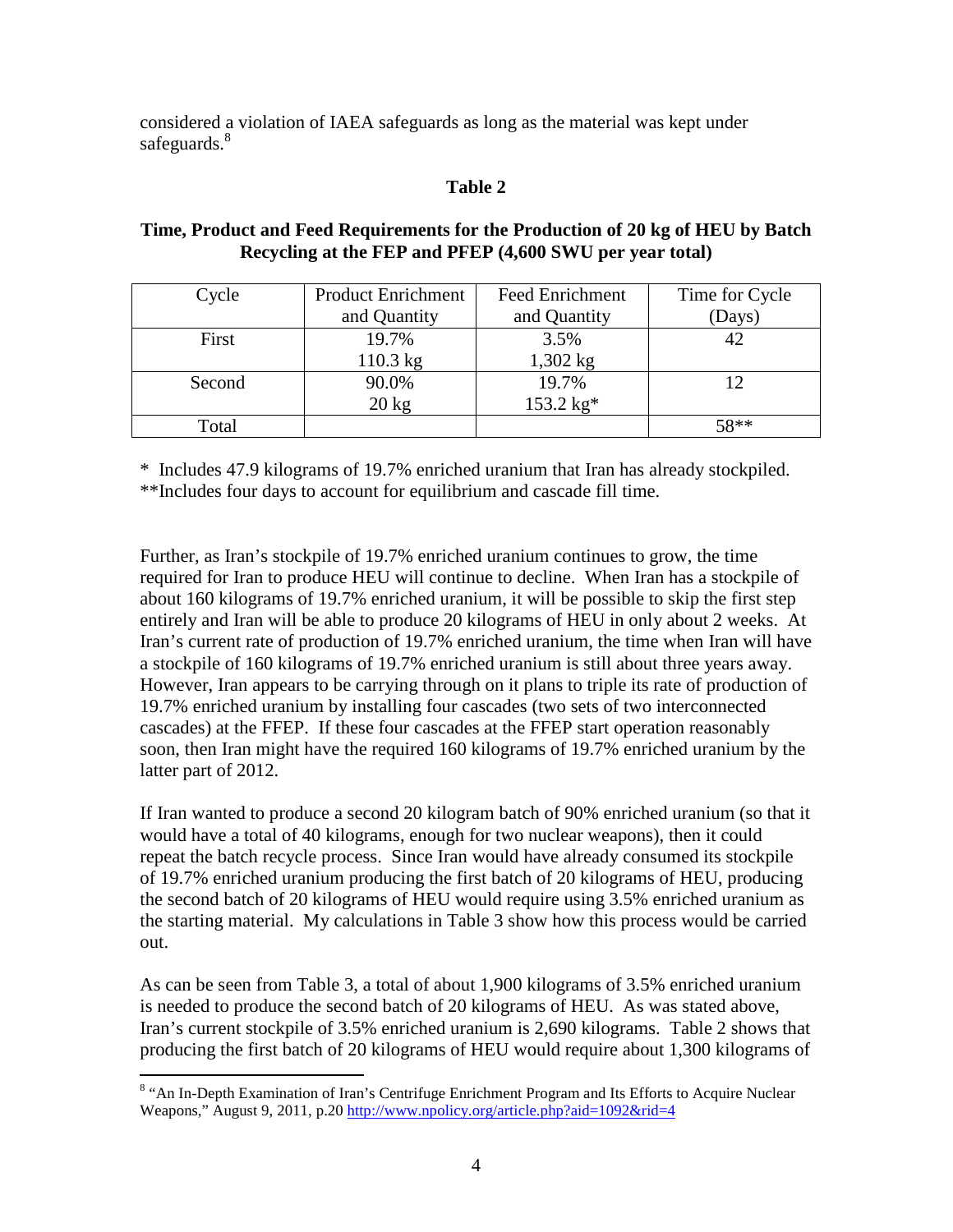3.5% enriched uranium, so that Iran's remaining stockpile of 3.5% enriched uranium would only be about 1,390 kilograms—about 510 kilograms short of the 1,900 kilograms needed to produce the second batch of HEU. Since Iran is producing about 100 kilograms of 3.5% enriched uranium per month, by January 2012 Iran will be in a position to be able to produce two nuclear weapons worth of HEU using batch recycle.

The production of the HEU for two weapons would have to be carried out sequentially with the production of the HEU for the first weapon taking about eight weeks (Table 2) and the production of the HEU for the second weapon taking about two and one half months (Table 3) for a total of about four and one half months. These times should be considered the maximum, since by January 2012, Iran will have produced more 19.7% enriched uranium and likely will have added even more enrichment capacity which will shorten the time required.

## **Table 3**

## **Time, Product and Feed Requirements for the Production of a Second Batch of 20 kg of HEU by Batch Recycling at the FEP and PFEP (4,600 SWU per year total)**

| Cycle  | <b>Product Enrichment</b> | <b>Feed Enrichment</b> | Time for Cycle |
|--------|---------------------------|------------------------|----------------|
|        | and Quantity              | and Quantity           | (Days)         |
| First  | 19.7%                     | 3.5%                   | ΩI             |
|        | 158.2 kg                  | $1,872$ kg             |                |
| Second | 90.0%                     | 19.7%                  |                |
|        | $20 \text{ kg}$           | 153.2 kg               |                |
| Total  |                           |                        | 77*            |

\*Includes four days to account for equilibrium and cascade fill time.

<u>.</u>

Nor is batch recycling of enriched uranium the only pathway for Iran to produce the fissile material required for nuclear weapons, though it is the process that allows Iran to produce HEU most quickly. Iran could produce HEU at a clandestine enrichment plant. Since Iran continues to refuse to implement the Additional Protocol to its safeguards agreement, the IAEA would find it very difficult to locate a clandestine enrichment plant—a fact that the IAEA has continued to confirm. 9 While this has been a theoretical possibility since 2007, its salience increased with the discovery in September 2009 that Iran was actually building such a clandestine enrichment plant (the FFEP near Qom).

<sup>&</sup>lt;sup>9</sup> "While the Agency continues to verify the non-diversion of declared nuclear material at the nuclear facilities and LOFs declared by Iran under its Safeguards Agreement, as Iran is not providing the necessary cooperation, including by not implementing its Additional Protocol, the Agency is unable to provide credible assurance about the absence of undeclared nuclear material and activities in Iran, and therefore to conclude that all nuclear material in Iran is in peaceful activities." *Implementation of the NPT Safeguards Agreement and relevant provisions of Security Council resolutions in the Islamic Republic of Iran*, GOV/2011/54, September 2, 2011, p.9.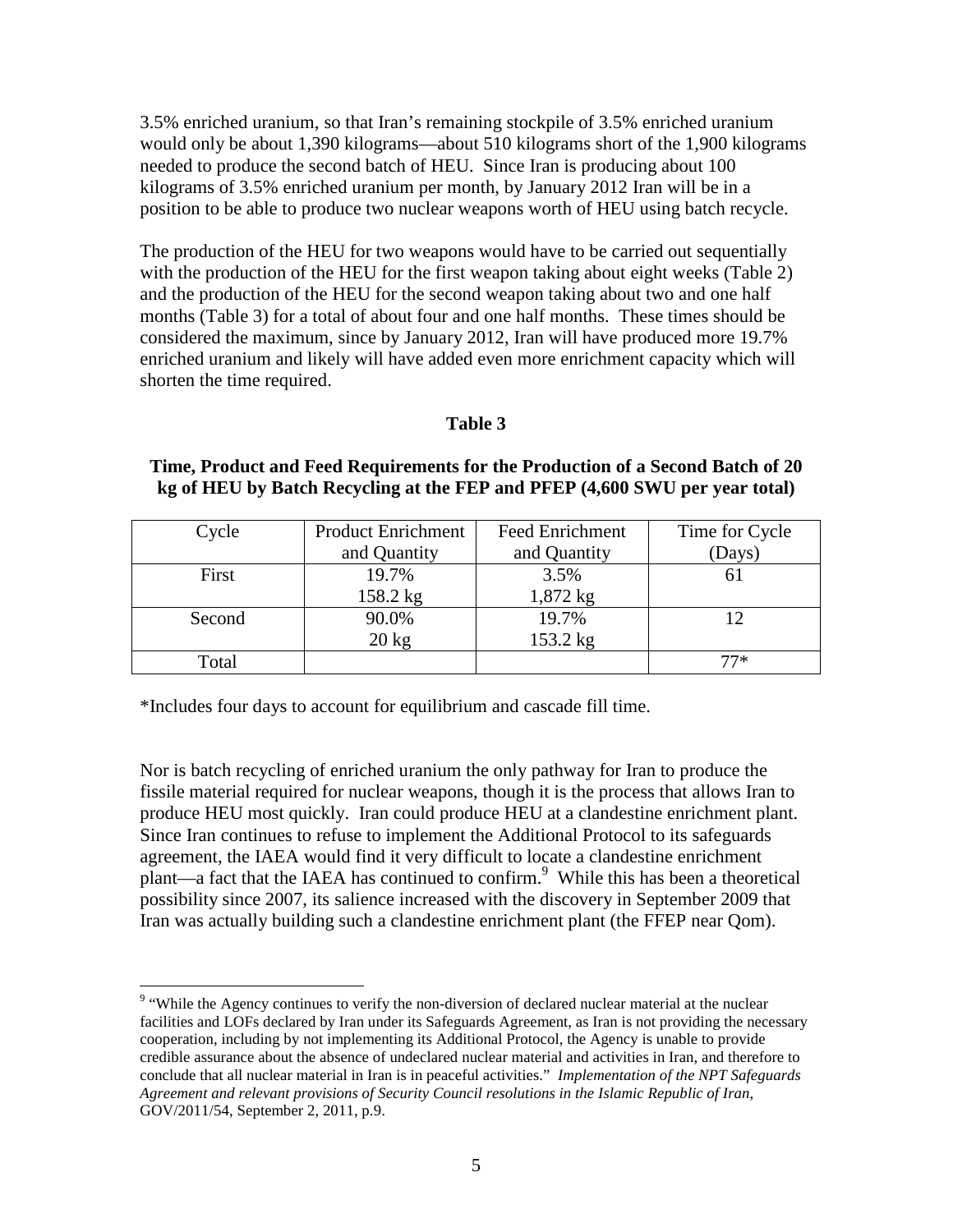A clandestine enrichment plant containing 23 cascades (3,772 centrifuges, 0.9 SWU per machine-year) could produce around 20 kilograms of HEU (the amount required for one nuclear weapon) each year using natural uranium as feed. Since this option does not require any overt breakout from safeguards, the relatively slow rate of HEU production would not necessarily be of any concern to Iran. Such production could be going on right now and the West might well not know. A clandestine enrichment plant would need a source of uranium but Iran is producing uranium at a mine near Bandar Abbas.<sup>10</sup> Since Iran has refused to implement the Additional Protocol to its IAEA safeguards, this uranium mining is unsafeguarded and the whereabouts of the uranium that Iran has produced there is unknown.

A clandestine 23 cascade enrichment plant could also be used to convert Iran's stockpile of 3.5% enriched uranium into the HEU required for weapons. The 20 kilograms of HEU needed for a weapon could be produced in about four and one half months.<sup>11</sup> Further only about 600 kilograms of 3.5% would be required to produce 20 kilograms of HEU, so the current stockpile of about 2,690 kilograms of 3.5% enriched uranium would be more than enough for four weapon's worth of HEU, though converting all of Iran's stockpile of 3.5% enriched uranium to HEU would take more than one year to complete. Additionally, using its current stockpile in this fashion would require Iran to violate IAEA safeguards since, by definition, the clandestine enrichment facility would not be under IAEA safeguards. The time required could be shortened by assuming that the clandestine enrichment plant contains more that 23 cascades but a very large clandestine enrichment plant appears to be implausible currently, given Iran's resources.

Overall, Iran continues to make rapid progress towards acquiring the ability to produce fissile material for nuclear weapons completely unimpeded by any Western counteraction. Using its current stockpiles of 3.5% enriched uranium and 19.7% enriched uranium, Iran can now produce a weapon's worth (20 kilograms) of HEU any time it wishes. In early 2008, I estimated that it would take Iran two to four years to produce enough HEU for a nuclear weapon. Today, with Iran's current number of operating centrifuges and its stockpiles of enriched uranium, this length of time has diminished to about eight weeks. As Iran produces additional 19.7% enriched uranium and/or brings additional centrifuges on line, this time span will only decrease and by the latter part of 2012 it will be about two weeks. While one can argue about the existence of possible Iranian clandestine enrichment facilities, the ability of Iran to produce HEU by batch recycling at the FEP and PFEP at Natanz is undeniable.

At the same time the IAEA has stated that it is "…increasingly concerned about the possible existence in Iran of past or current undisclosed nuclear related activities involving …the development of a nuclear missile payload… $1^{12}$  This statement reiterates concerns expressed in June 2011 by Yukiya Amano, the director general of the IAEA,

<sup>&</sup>lt;sup>10</sup> Implementation of the NPT Safeguards Agreement and relevant provisions of Security Council *resolutions in the Islamic Republic of Iran*, GOV/2011/7, February 25, 2011, p.9.

 $11$  Using tails of 0.4%.

<sup>&</sup>lt;sup>12</sup> Implementation of the NPT Safeguards Agreement and relevant provisions of Security Council *resolutions in the Islamic Republic of Iran*, GOV/2011/54, September 2, 2011, p.7.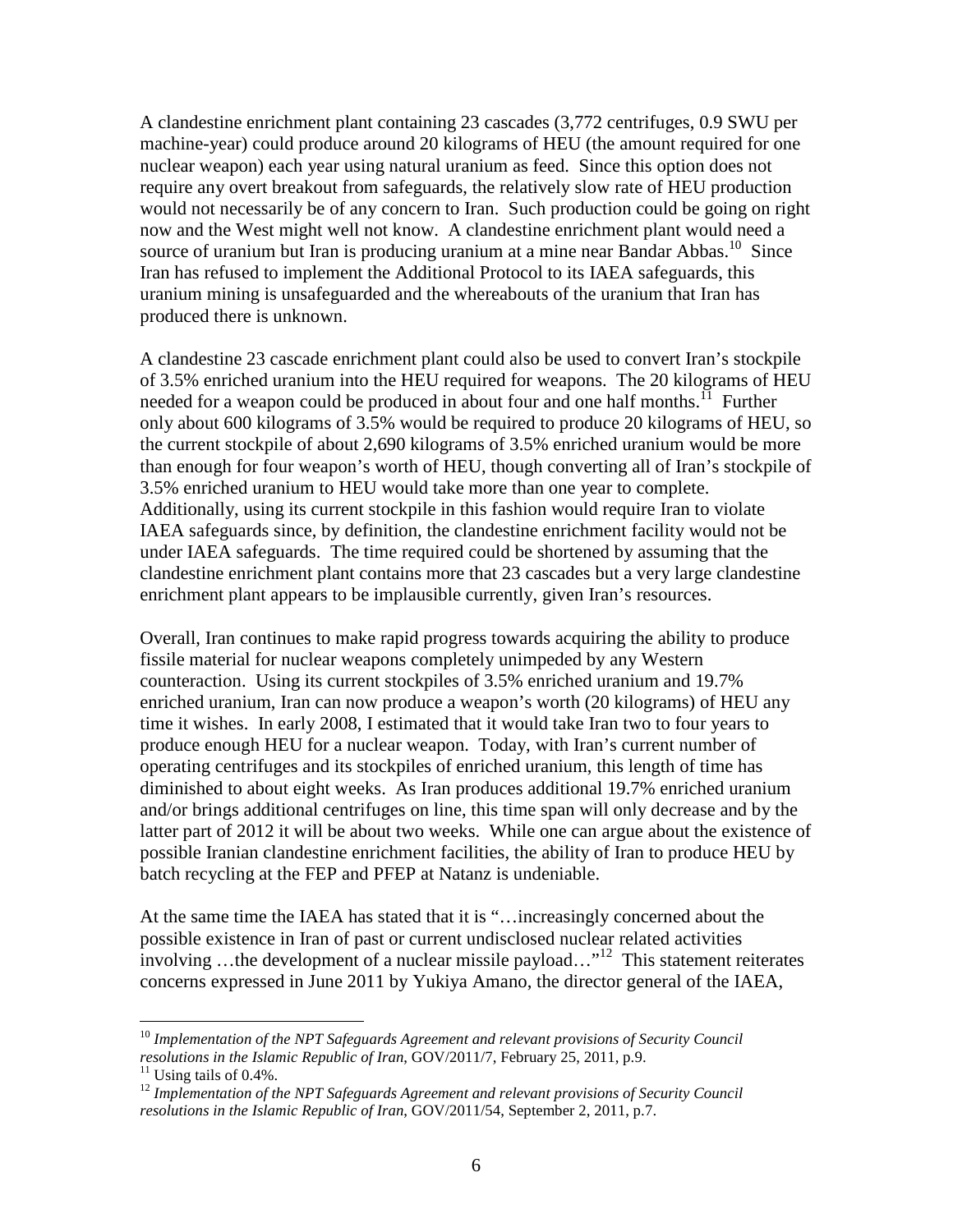who said that the agency had received "further information related to possible past or current undisclosed nuclear-related activities that seem to point to the existence of possible military dimensions to Iran's nuclear program."<sup>13</sup> He went on the say "The activities in Iran related to the possible military dimension seem to have been continued until quite recently."

Further, Iran may have received warhead design details from either Pakistan or North Korea. Since Pakistan is thought to already have a viable missile warhead design (believed to have been provided by the Chinese), such aid would be particularly useful to Iran. Supporting this view is an internal IAEA document from 2009 which said:

"The Agency further assesses that Iran has sufficient information to be able to design and produce a workable implosion nuclear device based upon HEU as the fission fuel. The necessary information was most likely obtained from external sources and probably modified by Iran. The Agency believes that non-nuclear experiments conducted in Iran would give confidence that the implosion system would function correctly.<sup>14</sup>"

Therefore it appears that not only is Iran continuing to shorten the time that will be required for it to produce HEU but also shortening the time needed for it to produce a finished nuclear weapon. These times are already short enough that Iran should be considered a de facto nuclear weapon state. As I have recently published elsewhere:

"We should accept that Iran already represents a bipartisan nonproliferation policy failure—one that spans the Obama and Bush administrations. Sanctions on Iran and sternly worded U.N. Security Council resolutions have not slowed, let alone stopped Iran's enrichment effort. Nor does there appear to be any realistic military options to stop Iran. (Israel seems to lack the capability, and a war-weary, financially exhausted the United States does not need any more wars.) As a nonproliferation failure, it is not, of course, the first of its kind, resembling as it does the failures that allowed Pakistan and North Korea to ascend to the status of nuclear powers.

But the fact that it is not unprecedented does not diminish the risks involved. As the United States' policies towards Pakistan and North Korea illustrate, now that Iran is a de facto nuclear weapon state, there is little that can be done except to hope that these countries can maintain control over their nuclear weapons.<sup>15</sup> The costs we face if something goes

<sup>&</sup>lt;sup>13</sup> Fredrik Dahl and Sylvia Westfall, "New data suggests Iran military link-U.N. atom chief," *Reuters*, June 6, 2011.

<sup>&</sup>lt;sup>14</sup> "Excerpts from Internal IAEA Document on Alleged Iranian Nuclear Weaponization," Institute for Science and International Security, October, 2, 2009, http://www.isisnucleariran.org/assets/pdf/IAEA\_info\_3October2009.pdf

<sup>&</sup>lt;sup>15</sup> Michael Krepon has said, "Take Pakistan, the state with nuclear weapons facing the greatest internal security threats. There have now been two commando-style raids with insider help against important military compounds. Army Headquarters in Rawalpindi was attacked in October 2009 and the Mehran